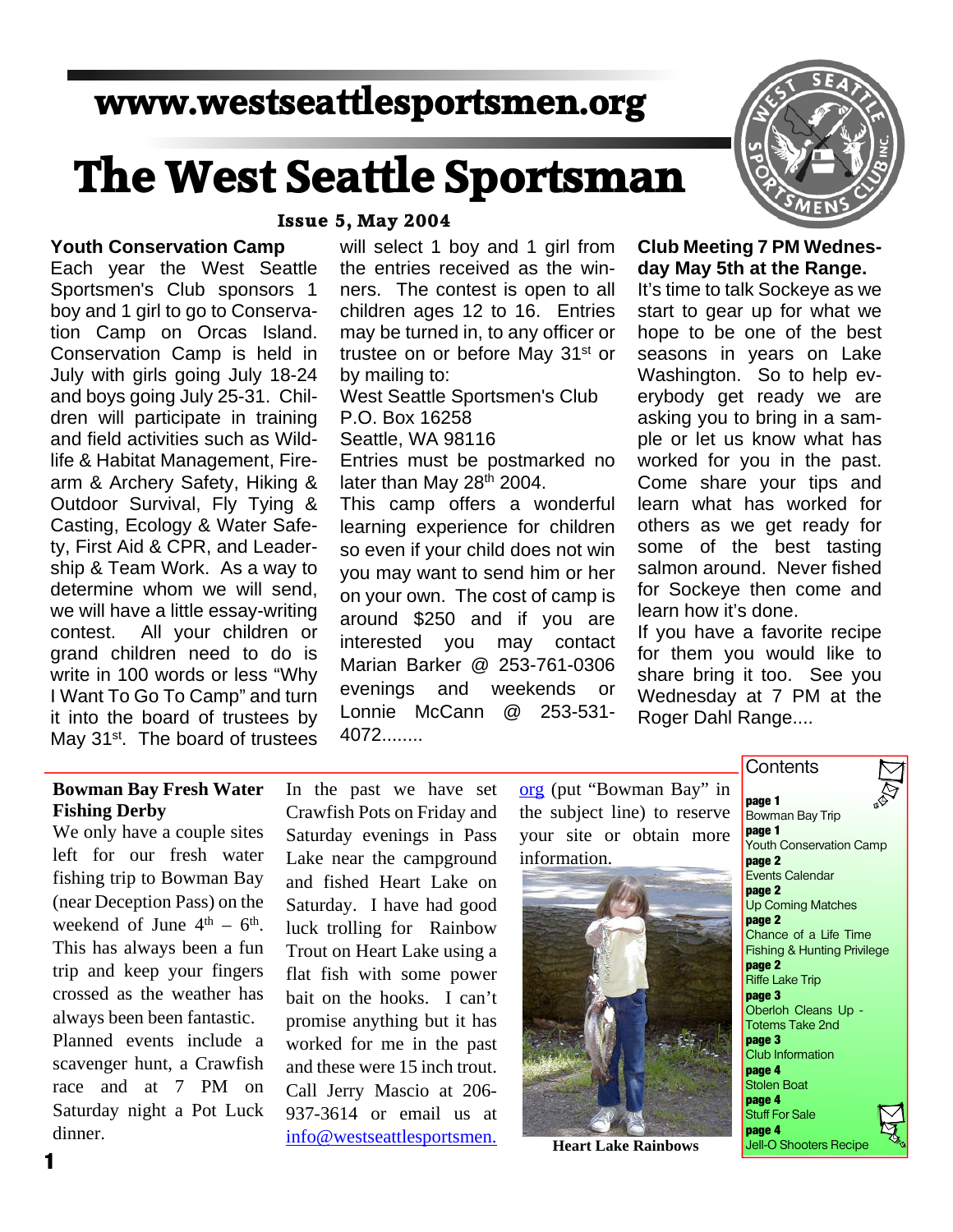# **Chance of lifetime fishing and hunting privileges**

OLYMPIA – Thousands of people who purchase a Washington fishing or hunt ing license this year are hoping it's the last one they'll ever have to buy.

That's a real possibility for anyone who enters the sweepstakes for a lifetime of free hunting and fishing privileges, of fered this year for the first time by the Washington Department of Fish and Wildlife (WDFW).

Drawing from a list of ticket holders, WDFW will name eight winners of the Lifetime License over the course of the 2004-05 season. Tickets cost \$6.50 for state residents, \$12.50 for non-resi dents, and can be purchased in unlim ited numbers.

Winners must renew the Lifetime Li cense each year, but at no cost.

"People who love to fish and hunt are finding the idea of lifetime privileges in Washington pretty appealing," said Frank Hawley, WDFW licensing man ager. "Ours is the first state in the na tion to offer something like this, so it's generating a lot of interest."

Hawley said the first two winners will be announced within a week of the first drawing June 1, followed by additional drawings Sept. 30, Dec. 30 and March

## License to another person at the time they claim it. Participants do not need to hold a cur rent hunting or fishing license to be

eligible for the special license, although Hawley said ticket sales have in creased substantially since March 31, when all state hunting and fishing li censes for the 2003-04 season expired. "The Lifetime License looks especially attractive when it comes time to renew hunting and fishing licenses," said Hawley, adding that proceeds from ticket sales will be used to support a wide range of WDFW resource man agement activities.

31, 2005. Tickets are valid for all draw ings held within 365 days of purchase, and winners can transfer their Lifetime

While only eight people will win a life time of fishing and hunting privileges this year, Hawley noted that anybody can save \$3 on several popular fishing licenses if they buy them before May 18.

That's when a new surcharge, ap proved by the state Legislature to sup port management improvements in the Dungeness crab fishery, will take ef fect. The new surcharge will apply to all 2004-05 shellfish, combination and two-day fishing licenses sold after May 17.

"Right now, all fishing and hunting li cense fees are the same as last year," Hawley said. "If you plan to fish in Washington this year, it only makes sense to buy your license before the cost goes up."

Other reasons Hawley cited for buying a license early include "opening day" of lowland lakes trout season April 24, a spring turkey shoot beginning April 10 for young hunters under age 16 and a morning razor clam dig scheduled April 21-24 – if tests show the clams are safe to eat.

Fishing and hunting licenses – includ ing tickets for the Lifetime License – can be purchased over the phone (1- 866-246-9453), on WDFW's website (fishhunt.dfw.wa.gov), or at any of more than 500 license dealers listed on that website across the state.

However, unlike previous years, WDFW no longer sells hunting and fishing li censes over-the-counter at its regional offices or its main office in Olympia due to budget reductions adopted by the state Legislature.

# **Events Calendar**

**Up coming Small bore & Air Matches** May 7 Wenatchee Junior Air Rifle Match<br>May 8-9 Wenatchee Junior Outdoor Chamr Junior Outdoor Championships Jun 5-6 Tacoma Schutzenfest / NRA 3-P Championship Jun 12-13 Tacoma CanAm Prone Jun 26-27 Puyallup NRA 3-P Regional Jul 10-11 Tacoma Koehler Memorial Prone Aug 20-22 Tacoma State Smallbore Int. Camp & PTO Sept 11 Puyallup State 4-H Championship Sept 11-12 Tacoma State Conventional Prone Championship May 5<sup>th</sup> - Club Meeting May 15<sup>th</sup> - Shrimping at Steve's May  $31<sup>st</sup>$  - Clam Dig June 2nd - Clam Bake at Alki If you have any ideas for programs to have at the club meeting or any cers or Trustees know. You may contact us at

# Sept 18-19 Tacoma State Outdoor International Championship

**Riffe Lake Fishing Trip**

*By Tony Olszewski*

The Riffe Lake fishing trip went off without a hitch. We had about 8 fami lies from the club come, the weather cooperated, and it was a great weekend to be camping and fishing. Everybody that went seemed to have a good time so I think we will try this trip again next year.

Mossyrock Park Campground was a very nice and clean camping location, but Riffe Lake as it turned out, was very

**Issue 5, May 2004**

low on water. After fishing Riffe in the morning to no avail some of us tried nearby Swofford Pond in the afternoon. We had heard that some nice size Ger man Brown Trout had been taken from the lake and it might be worth a try. Swofford Pond is a 250-acre shallow lake with no combustion engines al lowed on it. Swofford is also loaded with milfoil so I would not recommend using a float tube to fish it. After drag ging a fly around behind my boat for about an hour following the shoreline to

June 4th-6th - Bowman Bay Outing

good outing ideas let one of the Offi info@westseattlesportsmen.org

no avail I tried using a gang troll and a worm following the shoreline again. I kept getting caught in the milfoil that was at times almost on top of the water. So I tried trolling the middle of the lake hoping to get the flasher down a little deeper without getting caught in the milfoil and it did the trick. The two of us in my boat then brought in 8 rain bows mostly in the 10-inch category and a couple in the 8-inch. We kept getting bites but ran out of time and had *Continued on page 4*

**2 www.westseattlesportsmen.org The West Seattle Sportsman**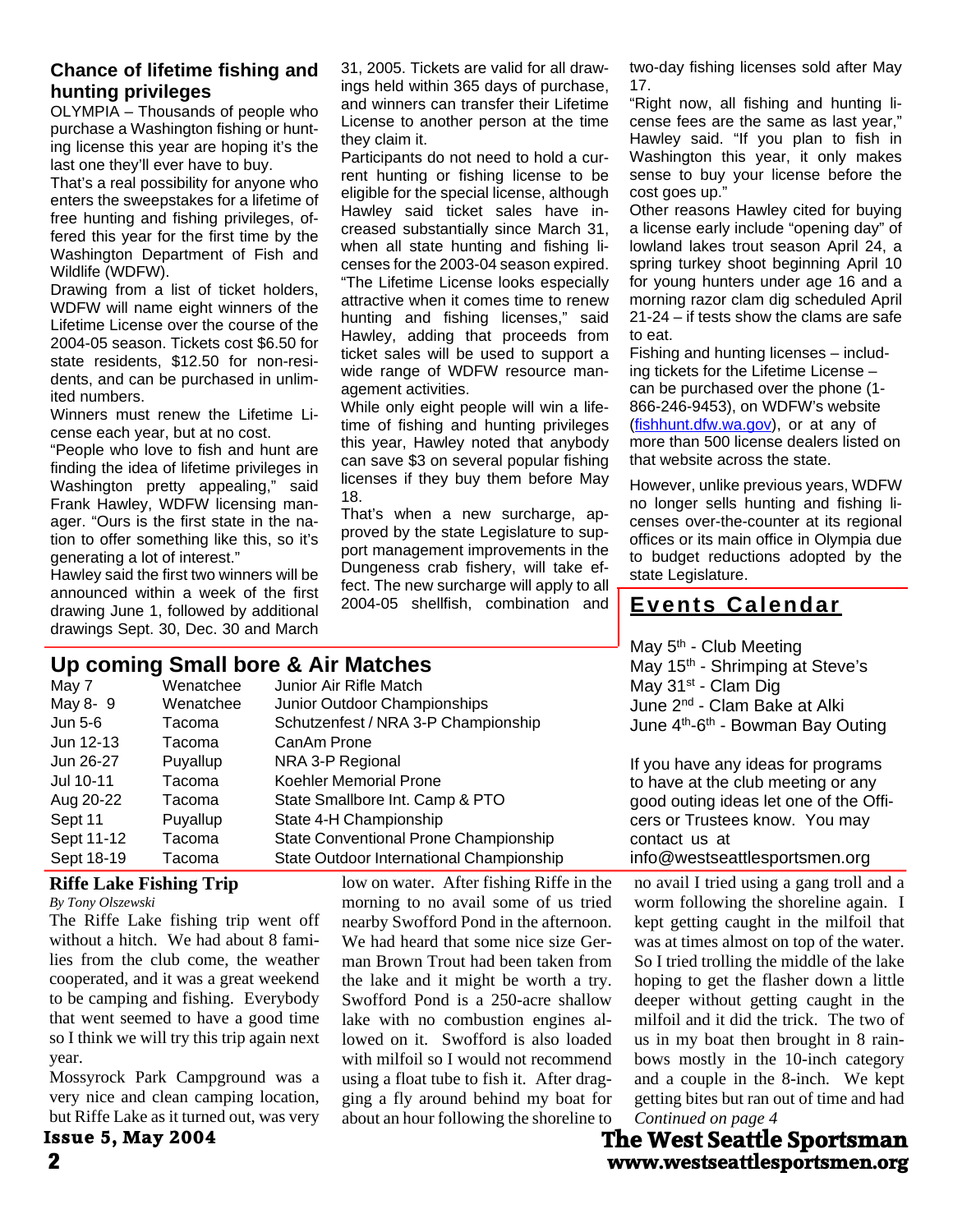# **THE WEST SEATTLE SPORTSMEN'S CLUB Sponsors of the Roger Dahl Rifle Training Range**

| <b>OFFICERS</b>            |              | <b>TRUSTEES</b>                             |
|----------------------------|--------------|---------------------------------------------|
| President – Steve Patnode  | 206-937-5233 | Jerry Mascio 206-937-3614                   |
| Vice Pres. $-$ Cam Robison | 206-431-8337 | <b>Frank Novito</b>                         |
| Secretary – Tony Olszewski | 425-226-5643 | <b>Rolf Erickson</b>                        |
| Treasurer – Fred Burr      | 206-935-4883 |                                             |
| Rec. Sec. – Richard George |              | Contact us at info@westseattlesportsmen.org |

The West Seattle Sportsmen's Club was founded in 1934 by a group of fourteen men who had the foresight to see that sportsmen, in a united group, would present views, be better heard and achieve goals that were not possi ble when action as unorganized individ uals. The ambitions of these charter members, who strove for the propaga tion of wildlife and habitat as well as the conservation of all our natural resourc es, has proven prophetic, for today mul titudes of individuals and sporting groups are carrying on the job of con serving the remaining outdoor assets of natural America. The West Seattle Sportsmen's Club helps lead in this fight in the state of Washington. A member has the opportunity to join oth ers in formulating club action in achiev ing and maintaining these goals.

However, "all work and no play" is not the format of the club. Many events are spaced throughout the year to insure a member many chances to participate in sportsmen's activities. For \$25, what more could a person ask than the opportunity to go salmon fishing with a group of his friends on a charter boat, fresh water fishing with other members and their families, have a salmon bake, a clam feed, or attend a banquet especially for the ladies. But there's more - he can shoot on the club range, go rabbit hunting, and if nothing else, should get \$25 worth just by watching the kids of the community have a real ball at the Kid's Fishing Derby. To sum it all up, a guy gets at least a hundred dollars worth of fun out of a year's membership.

**Oberloh Cleans Up – Totems Take 2nd** The West Seattle Totems, one of our three teams entered in the annual Puget Sound Riflemen's Association winter rifle league, took 2nd place this year in the team competition. Ronni Oberloh of the Totems won several individual awards including: High Any Sight, High Iron Sight, High Junior, High Woman, Highest Score and 1st Master - Kneeling. Other club members taking home season individual awards include Candace Eylander, Randi Oberloh, Tim Mar, Bill Zupan, Kristin Olszewski, Dave Miller and Chuck Rushmer. Sixteen members also won weekly individual awards for high score in their class.

|                                                                                                                                                                                                                                                                                                                                                                                                                                                                                                                                                                  | <b>ILIGHTUGI SHIP.</b> |                                                                                 |                          |  |  |
|------------------------------------------------------------------------------------------------------------------------------------------------------------------------------------------------------------------------------------------------------------------------------------------------------------------------------------------------------------------------------------------------------------------------------------------------------------------------------------------------------------------------------------------------------------------|------------------------|---------------------------------------------------------------------------------|--------------------------|--|--|
| <b>New</b>                                                                                                                                                                                                                                                                                                                                                                                                                                                                                                                                                       |                        | <b>MEMBERSHIP APPLICATION</b><br><b>WEST SEATTLE SPORTSMEN'S CLUB</b>           | <b>Renewal</b>           |  |  |
| Date<br>propagation and conservation of game birds, game animals, and fish in the State of Washington, do hereby apply<br>for membership in the WEST SEATTLE SPORTSMEN'S CLUB and tender herewith the sum of \$<br>payment of one year's dues.<br>"I solemnly swear that I will abide by the Constitution and By-Laws of the West Seattle Sportsmen's Club and<br>help in its up-building and I will not willfully disobey the Game Laws wherever I fish or hunt. I will always be<br>a true sportsman both in the field and to my brother members at all times. |                        |                                                                                 |                          |  |  |
|                                                                                                                                                                                                                                                                                                                                                                                                                                                                                                                                                                  |                        | If you would like to<br>receive the Club<br>News Letter by email<br>check here. |                          |  |  |
|                                                                                                                                                                                                                                                                                                                                                                                                                                                                                                                                                                  |                        |                                                                                 |                          |  |  |
| (New Only)                                                                                                                                                                                                                                                                                                                                                                                                                                                                                                                                                       |                        |                                                                                 |                          |  |  |
| The West Septtle Spertampn                                                                                                                                                                                                                                                                                                                                                                                                                                                                                                                                       |                        |                                                                                 | <b>Issue 5, May 2004</b> |  |  |